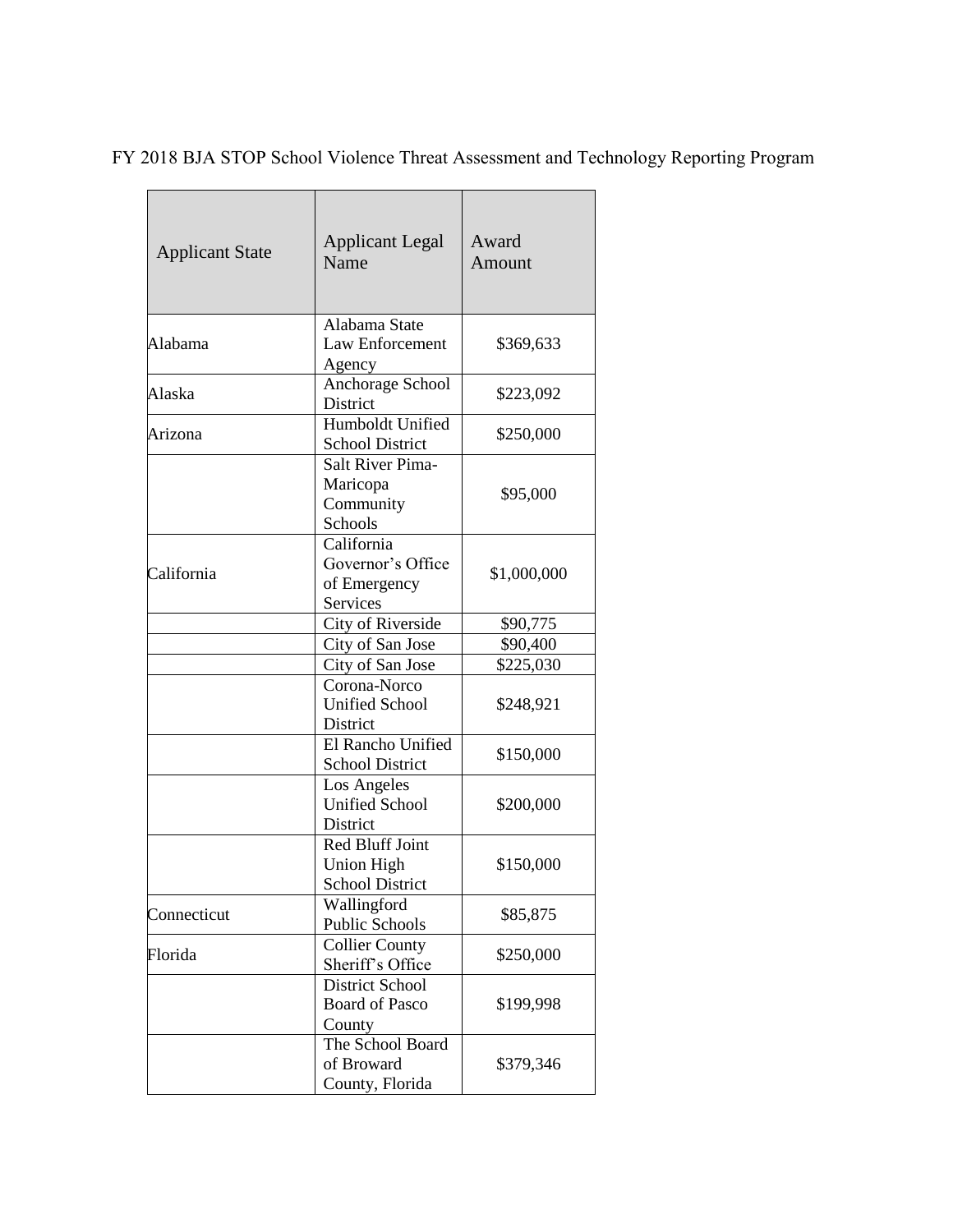| <b>Applicant State</b> | <b>Applicant Legal</b><br>Name                                            | Award<br>Amount |
|------------------------|---------------------------------------------------------------------------|-----------------|
| Georgia                | <b>Fulton County</b><br>Board of<br>Education                             | \$184,935       |
| Hawaii                 | Hawaii DOD Civil<br><b>Defense Division</b>                               | \$424,685       |
| Idaho                  | Idaho Division of<br><b>Building Safety</b>                               | \$344,970       |
|                        | <b>Idaho Division</b><br>of Building<br>Safety                            | \$195,465       |
| Illinois               | Board of<br><b>Education River</b><br><b>Trails School</b><br>District 26 | \$35,442        |
|                        | <b>Illinois State</b><br>Police                                           | \$200,000       |
|                        | Oswego<br><b>Community Unit</b><br><b>School District</b><br>308          | \$42,771        |
|                        | Western Illinois<br>University                                            | \$996,598       |
| Kentucky               | Kentucky Office<br>of Homeland<br>Security                                | \$200,000       |
| Louisiana              | City of Baton<br>Rouge                                                    | \$198,007       |
|                        | <b>Evangeline Parish</b><br>School Board<br>System                        | \$150,000       |
|                        | Jefferson Parish<br>Public School<br>System                               | \$200,000       |
|                        | Louisiana State<br>Police                                                 | \$500,000       |
| Louisiana              | <b>St Tammany</b><br>Parish                                               | \$250,000       |
|                        | <b>West Feliciana</b><br>Parish School<br>Board                           | \$150,000       |
| Maine                  | Somerset County<br>Sheriff's Office                                       | \$85,800        |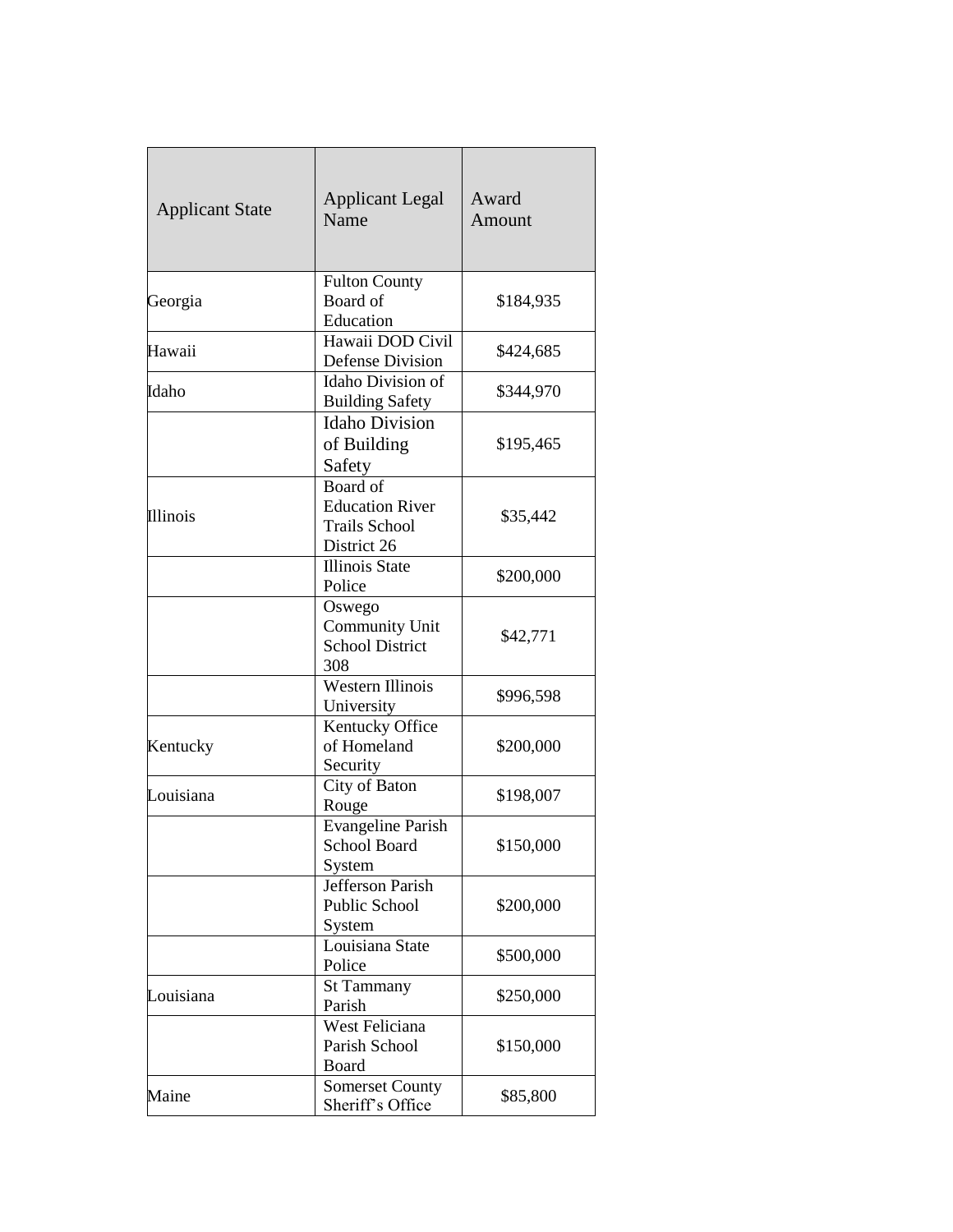| <b>Applicant State</b> | <b>Applicant Legal</b><br>Name                               | Award<br>Amount |
|------------------------|--------------------------------------------------------------|-----------------|
| Maryland               | Governor's Office<br>of Crime Control<br>Prevention          | \$200,000       |
| Massachusetts          | City of Fitchburg                                            | \$13,300        |
|                        | City of Fitchburg                                            | \$57,364        |
|                        | Massachusetts<br><b>Executive Office</b><br>of Public Safety | \$750,000       |
| Michigan               | Kent Intermediate<br><b>School District</b>                  | \$285,000       |
| Minnesota              | Special School<br>District No1                               | \$181,928       |
| Missouri               | Missouri<br>Department of<br><b>Public Safety</b>            | \$133,334       |
| Montana                | Arlee School<br>District                                     | \$148,938       |
| Nebraska               | <b>Buffalo County</b>                                        | \$91,800        |
|                        | Nebraska<br>Department of<br>Education                       | \$500,000       |
| Nevada                 | Education, Nevada<br>Department of                           | \$500,000       |
| New Hampshire          | New Hampshire<br>Department of<br>Education                  | \$500,000       |
| New York               | Erie 2-<br>Chautauqua-<br>Cattaraugus<br><b>BOCES</b>        | \$250,000       |
|                        | <b>Schenectady City</b><br><b>School District</b>            | \$134,300       |
|                        | Valley Central<br><b>School District</b>                     | \$85,000        |
| Ohio                   | Ohio Department<br>of Education                              | \$687,900       |
| Oklahoma               | Oklahoma State<br>Department of<br>Education                 | \$249,684       |
| Pennsylvania           | <b>Allentown City</b><br><b>School District</b>              | \$133,333       |
|                        | County of York                                               | \$37,550        |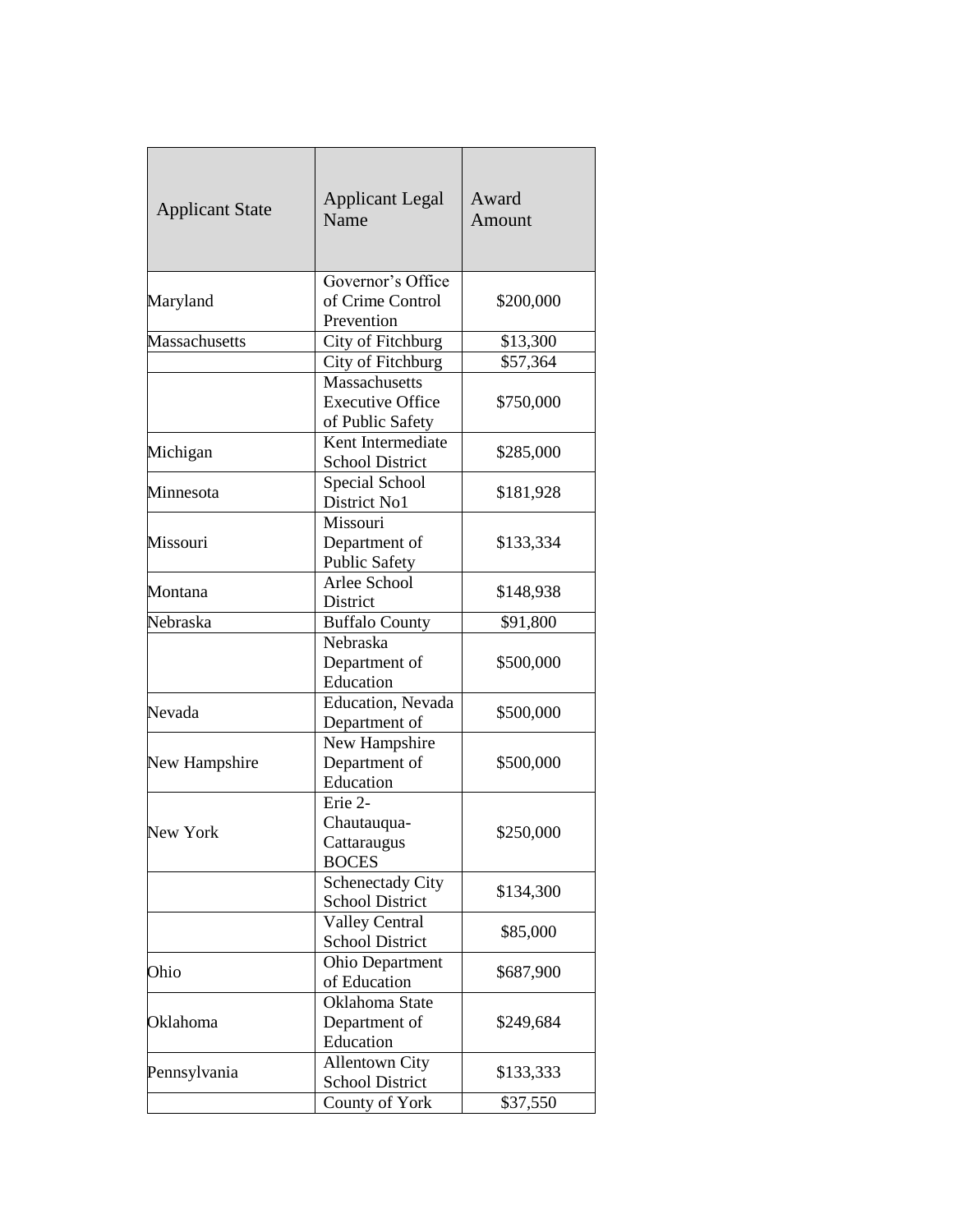| <b>Applicant State</b> | <b>Applicant Legal</b><br>Name                                   | Award<br>Amount |
|------------------------|------------------------------------------------------------------|-----------------|
| Pennsylvania           | Erie City School<br>District                                     | \$192,890       |
|                        | Shikellamy School<br>District                                    | \$40,000        |
|                        | Wallingford-<br>Swarthmore<br><b>School District</b>             | \$13,746        |
| Rhode Island           | <b>Barrington Public</b><br>Schools                              | \$55,342        |
| Tennessee              | <b>Shelby County</b><br>Board of<br>Education                    | \$422,006       |
| Texas                  | La Porte ISD                                                     | \$410,310       |
|                        | Lovejoy<br>Independent<br><b>School District</b>                 | \$200,000       |
|                        | Lovejoy<br>Independent<br><b>School District</b>                 | \$150,000       |
|                        | <b>Texas Education</b><br>Agency                                 | \$1,000,000     |
| Vermont                | Vermont<br>Department of<br><b>Public Safety</b>                 | \$173,780       |
| Virginia               | Spotsylvania,<br>County of                                       | \$95,472        |
|                        | Virginia<br>Department of<br><b>Criminal Justice</b><br>Services | \$869,508       |
| Washington             | Ellensburg School<br>District 401                                | \$150,000       |
| Washington             | Office of the<br>Superintendent of<br>Public Instruction         | \$999,999       |
| Wisconsin              | Wisconsin<br>Department of<br>Justice                            | \$200,000       |
|                        | Wisconsin<br>Department of<br>Justice                            | \$1,000,000     |